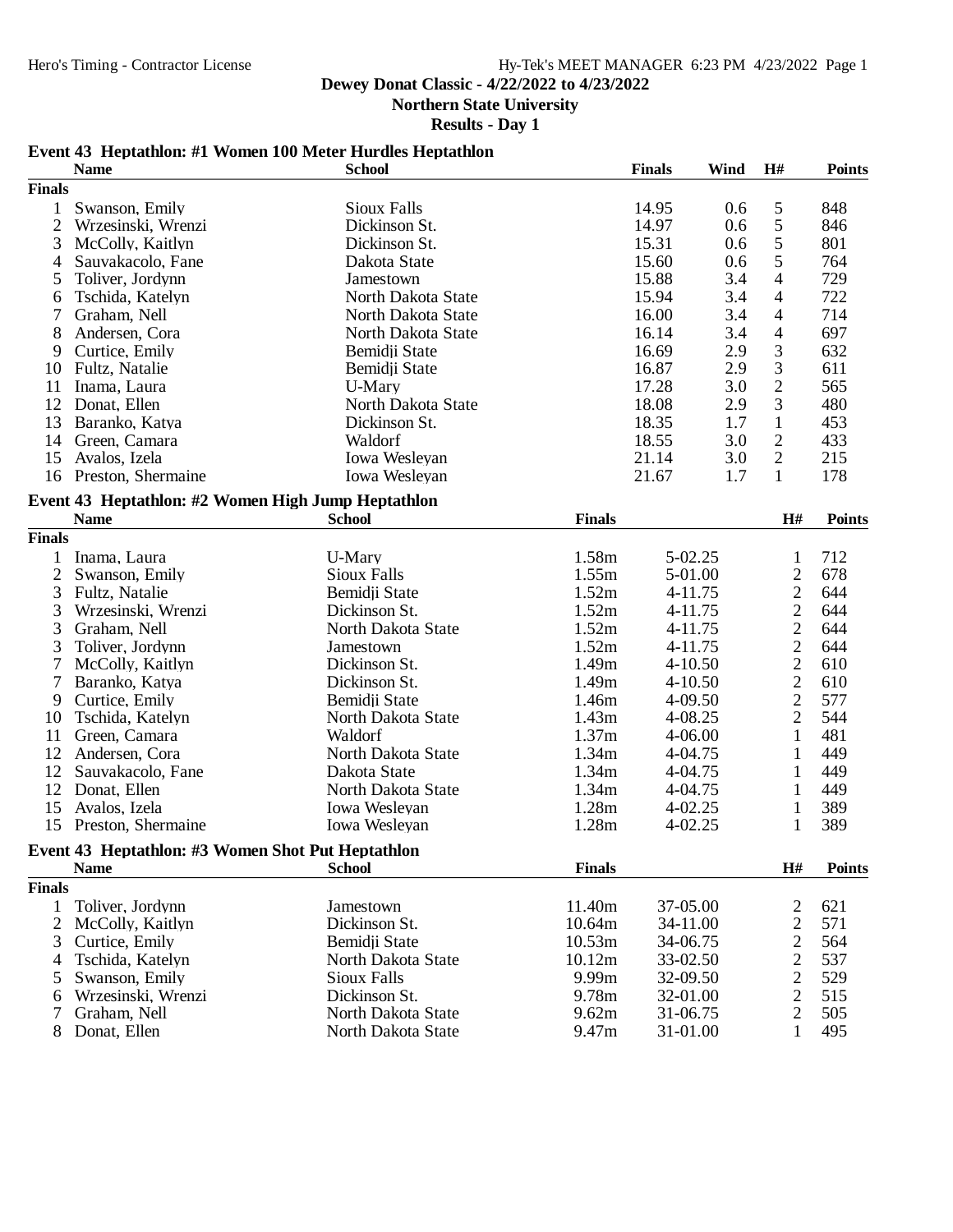**Dewey Donat Classic - 4/22/2022 to 4/23/2022**

**Northern State University**

**Results - Day 1**

# **Finals ... (Event 43 Heptathlon: #3 Women Shot Put Heptathlon)**

|                | <b>Name</b>                                             | пиня не упусти по перииннопо но угонин эпос пас периинноп)<br><b>School</b> | <b>Finals</b>     |               |             | H#             | <b>Points</b> |
|----------------|---------------------------------------------------------|-----------------------------------------------------------------------------|-------------------|---------------|-------------|----------------|---------------|
| 9              | Sauvakacolo, Fane                                       | Dakota State                                                                | 9.32m             | 30-07.00      |             | $\mathbf{1}$   | 485           |
| 10             | Andersen, Cora                                          | North Dakota State                                                          | 9.24m             | 30-03.75      |             | 1              | 480           |
| 11             | Fultz, Natalie                                          | Bemidji State                                                               | 9.10m             | 29-10.25      |             | $\overline{2}$ | 471           |
| 11             | Inama, Laura                                            | U-Mary                                                                      | 9.10 <sub>m</sub> | 29-10.25      |             | 1              | 471           |
| 13             | Green, Camara                                           | Waldorf                                                                     | 8.89m             | 29-02.00      |             | 1              | 457           |
| 14             | Baranko, Katya                                          | Dickinson St.                                                               | 8.50 <sub>m</sub> | 27-10.75      |             | $\overline{2}$ | 432           |
| 15             | Preston, Shermaine                                      | Iowa Wesleyan                                                               | 7.83m             | 25-08.25      |             | $\mathbf{1}$   | 388           |
| 16             | Avalos, Izela                                           | Iowa Wesleyan                                                               | 6.30m             | 20-08.00      |             | 1              | 290           |
|                | Event 43 Heptathlon: #4 Women 200 Meter Dash Heptathlon |                                                                             |                   |               |             |                |               |
|                | <b>Name</b>                                             | <b>School</b>                                                               |                   | <b>Finals</b> | <b>Wind</b> | H#             | <b>Points</b> |
| <b>Finals</b>  |                                                         |                                                                             |                   |               |             |                |               |
| $\mathbf{1}$   | Graham, Nell                                            | North Dakota State                                                          |                   | 24.40         | 0.3         | 3              | 943           |
| $\mathfrak{2}$ | Wrzesinski, Wrenzi                                      | Dickinson St.                                                               |                   | 26.10         | 0.3         | 3              | 788           |
| 3              | Swanson, Emily                                          | Sioux Falls                                                                 |                   | 26.22         | 1.5         | $\sqrt{2}$     | 778           |
| 4              | Tschida, Katelyn                                        | North Dakota State                                                          |                   | 26.32         | 0.3         | 3              | 769           |
| 5              | Inama, Laura                                            | U-Mary                                                                      |                   | 26.56         | 0.3         | $\mathfrak{Z}$ | 749           |
| 6              | Toliver, Jordynn                                        | Jamestown                                                                   |                   | 26.81         | 0.3         | 3              | 728           |
| 7              | Curtice, Emily                                          | Bemidji State                                                               |                   | 26.81         | 1.5         | $\overline{c}$ | 728           |
| 8              | Sauvakacolo, Fane                                       | Dakota State                                                                |                   | 27.06         | 0.3         | 3              | 707           |
| 9              | Andersen, Cora                                          | North Dakota State                                                          |                   | 27.24         | 1.5         | $\overline{c}$ | 692           |
| 10             | Fultz, Natalie                                          | Bemidji State                                                               |                   | 27.32         | 1.5         | $\overline{2}$ | 685           |
| 11             | McColly, Kaitlyn                                        | Dickinson St.                                                               |                   | 27.61         | 0.9         | $\mathbf{1}$   | 662           |
| 12             | Donat, Ellen                                            | North Dakota State                                                          |                   | 27.81         | 1.5         | $\mathbf{2}$   | 646           |
| 13             | Baranko, Katya                                          | Dickinson St.                                                               |                   | 28.49         | 0.9         | $\mathbf{1}$   | 593           |
| 14             | Avalos, Izela                                           | Iowa Wesleyan                                                               |                   | 28.97         | 0.9         | $\mathbf{1}$   | 556           |
| 15             | Green, Camara                                           | Waldorf                                                                     |                   | 29.64         | 0.9         | $\mathbf{1}$   | 508           |
|                | 16 Preston, Shermaine                                   | Iowa Wesleyan                                                               |                   | 30.08         | 0.9         | 1              | 477           |
|                | Event 44 Decathlon: #1 Men 100 Meter Dash Decathlon     |                                                                             |                   |               |             |                |               |
|                | <b>Name</b>                                             | <b>School</b>                                                               |                   | <b>Finals</b> | Wind        | H#             | <b>Points</b> |
| <b>Finals</b>  |                                                         |                                                                             |                   |               |             |                |               |
| 1              | Deebom, Koate                                           | North Dakota State                                                          |                   | 11.16         | 2.1         | $\overline{c}$ | 825           |
| $\overline{2}$ | Jessen, Jacob                                           | Dickinson St.                                                               |                   | 11.43         | 2.1         | $\sqrt{2}$     | 767           |
| 3              | Roberts, Treshawn                                       | Dakota State                                                                |                   | 11.53         | 2.1         | $\sqrt{2}$     | 746           |
| 4              | Morel, Zach                                             | Waldorf                                                                     |                   | 11.56         | 2.1         | $\overline{2}$ | 740           |
| 5              | Roberts, Caleb                                          | Dakota State                                                                |                   | 11.68         | 2.1         | $\mathbf{2}$   | 715           |
| 6              | Willis, Jackson                                         | Northern State                                                              |                   | 11.69         | 2.3         | $\mathbf{1}$   | 713           |
|                | 7 Rupprecht, Nate                                       | Dakota Wesleyan                                                             |                   | 11.70         | 2.3         | $\mathbf{1}$   | 711           |
| 8              | Enerson, Bryce                                          | North Dakota State                                                          |                   | 11.75         | 2.1         | $\overline{c}$ | 701           |
| 9              | Bohms-Buechler, Jaden                                   | Northern State                                                              |                   | 11.78         | 2.3         | 1              | 695           |
| 10             | McGlynn, Zach                                           | North Dakota State                                                          |                   | 11.79         | 2.1         | 2              | 693           |
| 11             | Smith, Connor                                           | Jamestown                                                                   |                   | 11.87         | 2.3         | 1              | 677           |
| 12             | Tripp, Bryson                                           | Jamestown                                                                   |                   | 11.87         | 2.1         | 2              | 677           |
| 13             | Ganier, Cameron                                         | Iowa Wesleyan                                                               |                   | 11.88         | 2.3         | 1              | 675           |
| 14             | Kreidt, Jevon                                           | Dickinson St.                                                               |                   | 11.98         | 2.3         | 1              | 655           |
| 15             | Juengst, Sean                                           | Northern State                                                              |                   | 12.11         | 2.3         | $\mathbf{1}$   | 629           |
| 16             | Stevenson, Malakhi                                      | U-Mary                                                                      |                   | 12.49         | 2.3         | $\mathbf{1}$   | 558           |
|                |                                                         |                                                                             |                   |               |             |                |               |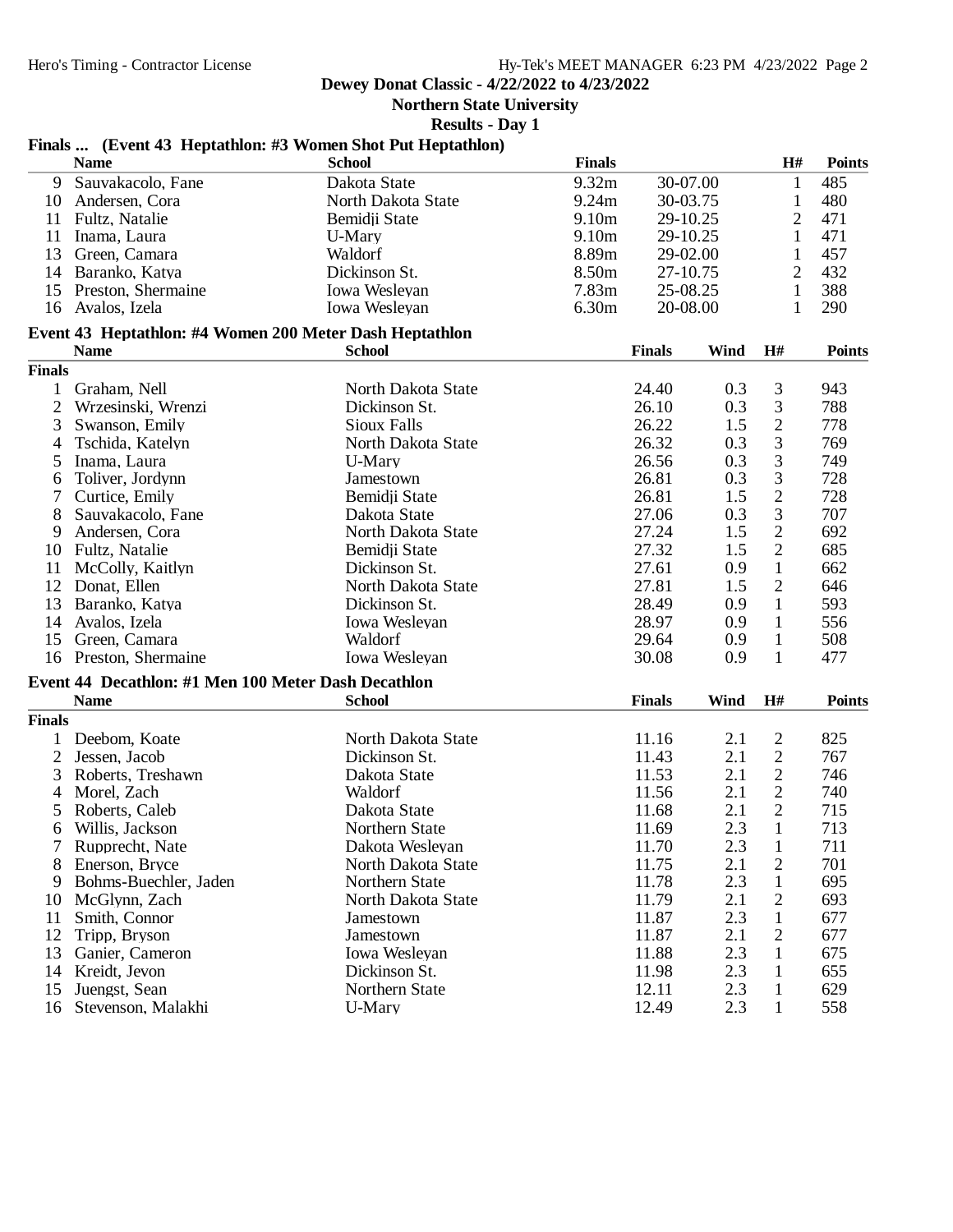## Hy-Tek's MEET MANAGER 6:23 PM 4/23/2022 Page 3

## **Dewey Donat Classic - 4/22/2022 to 4/23/2022**

**Northern State University**

## **Results - Day 1**

|                | Event 44 Decathlon: #2 Men Long Jump Decathlon<br><b>Name</b> | <b>School</b>                 | <b>Finals</b>     |                      | Wind       | <b>Points</b> |
|----------------|---------------------------------------------------------------|-------------------------------|-------------------|----------------------|------------|---------------|
| <b>Finals</b>  |                                                               |                               |                   |                      |            |               |
| 1              | Willis, Jackson                                               | Northern State                | 6.75m             | 22-01.75             | $+0.0$     | 755           |
| $\overline{2}$ | Deebom, Koate                                                 | North Dakota State            | 6.67m             | 21-10.75             | $+0.0$     | 736           |
| 3              | McGlynn, Zach                                                 | North Dakota State            | 6.58m             | 21-07.25             | $+0.0$     | 716           |
| 4              | Morel, Zach                                                   | Waldorf                       | 6.56m             | 21-06.25             | $+0.0$     | 711           |
| 5              | Roberts, Treshawn                                             | Dakota State                  | 6.29m             | 20-07.75             | $+0.0$     | 650           |
| 6              | Bohms-Buechler, Jaden                                         | Northern State                | 6.08m             | 19-11.50             | <b>NWI</b> | 604           |
| 7              |                                                               | Dickinson St.                 | 6.05m             | 19-10.25             | $+0.0$     | 597           |
|                | Kreidt, Jevon                                                 |                               | 6.03m             | 19-09.50             |            | 593           |
| 8              | Tripp, Bryson                                                 | Jamestown                     | 6.00m             |                      | $+0.0$     |               |
| 9              | Jessen, Jacob                                                 | Dickinson St.                 |                   | 19-08.25             | $+0.0$     | 587           |
| 10             | Stevenson, Malakhi                                            | U-Mary                        | 5.96m             | 19-06.75             | $+0.0$     | 578           |
| 11             | Enerson, Bryce                                                | North Dakota State            | 5.78m             | 18-11.75             | $+0.0$     | 540           |
| 12             | Rupprecht, Nate                                               | Dakota Wesleyan               | 5.66m             | 18-07.00             | $+0.0$     | 514           |
| 13             | Juengst, Sean                                                 | Northern State                | 5.59m             | 18-04.25             | $+0.0$     | 500           |
| 14             | Roberts, Caleb                                                | Dakota State                  | 5.48m             | 17-11.75             | $+0.0$     | 477           |
| 15             | Smith, Connor                                                 | Jamestown                     | 5.46m             | 17-11.00             | $+0.0$     | 473           |
| 16             | Ganier, Cameron                                               | Iowa Wesleyan                 | 5.31m             | 17-05.25             | $+0.0$     | 443           |
|                | Event 44 Decathlon: #3 Men Shot Put Decathlon                 |                               |                   |                      |            |               |
|                | <b>Name</b>                                                   | <b>School</b>                 | <b>Finals</b>     |                      |            | <b>Points</b> |
| <b>Finals</b>  |                                                               |                               |                   |                      |            |               |
| 1              | Roberts, Treshawn                                             | Dakota State                  | 11.50m            | 37-08.75             |            | 576           |
| $\overline{2}$ | Rupprecht, Nate                                               | Dakota Wesleyan               | 11.14m            | 36-06.75             |            | 554           |
| 3              | Juengst, Sean                                                 | Northern State                | 10.82m            | 35-06.00             |            | 535           |
| 4              | Morel, Zach                                                   | Waldorf                       | 10.74m            | 35-03.00             |            | 530           |
| 5              | Enerson, Bryce                                                | North Dakota State            | 10.42m            | 34-02.25             |            | 511           |
| 6              | McGlynn, Zach                                                 | North Dakota State            | 10.25m            | 33-07.50             |            | 501           |
| 7              | Deebom, Koate                                                 | North Dakota State            | 9.89m             | 32-05.50             |            | 479           |
| 8              | Stevenson, Malakhi                                            | U-Mary                        | 9.49m             | 31-01.75             |            | 455           |
| 9              | Willis, Jackson                                               | Northern State                | 9.45m             | 31-00.00             |            | 453           |
| 10             | Jessen, Jacob                                                 | Dickinson St.                 | 9.09m             | 29-10.00             |            | 431           |
| 11             | Smith, Connor                                                 | Jamestown                     | 8.88m             | 29-01.75             |            | 419           |
| 12             | Tripp, Bryson                                                 | Jamestown                     | 8.86m             | 29-01.00             |            | 417           |
| 13             | Kreidt, Jevon                                                 | Dickinson St.                 | 8.74m             | 28-08.25             |            | 410           |
| 14<br>15       | Roberts, Caleb<br>Ganier, Cameron                             | Dakota State<br>Iowa Wesleyan | 8.66m<br>7.48m    | 28-05.00<br>24-06.50 |            | 406<br>336    |
|                |                                                               |                               |                   |                      |            |               |
|                | Event 44 Decathlon: #4 Men High Jump Decathlon<br><b>Name</b> | <b>School</b>                 | <b>Finals</b>     |                      |            | <b>Points</b> |
| <b>Finals</b>  |                                                               |                               |                   |                      |            |               |
|                | 1 McGlynn, Zach                                               | North Dakota State            | 2.01 <sub>m</sub> | 6-07.00              |            | 813           |
| $\overline{2}$ | Roberts, Treshawn                                             | Dakota State                  | 1.80m             | 5-10.75              |            | 627           |
| 3              | Willis, Jackson                                               | Northern State                | 1.77m             | 5-09.75              |            | 602           |
| 3              | Juengst, Sean                                                 | Northern State                | 1.77m             | 5-09.75              |            | 602           |
| 3              | Kreidt, Jevon                                                 | Dickinson St.                 | 1.77m             | 5-09.75              |            | 602           |
| 6              | Stevenson, Malakhi                                            | U-Mary                        | 1.74m             | 5-08.50              |            | 577           |
| 7              | Rupprecht, Nate                                               | Dakota Wesleyan               | 1.68m             | 5-06.00              |            | 528           |
| 7              | Morel, Zach                                                   | Waldorf                       | 1.68m             | 5-06.00              |            | 528           |
| 9              | Smith, Connor                                                 | Jamestown                     | 1.62m             | 5-03.75              |            | 480           |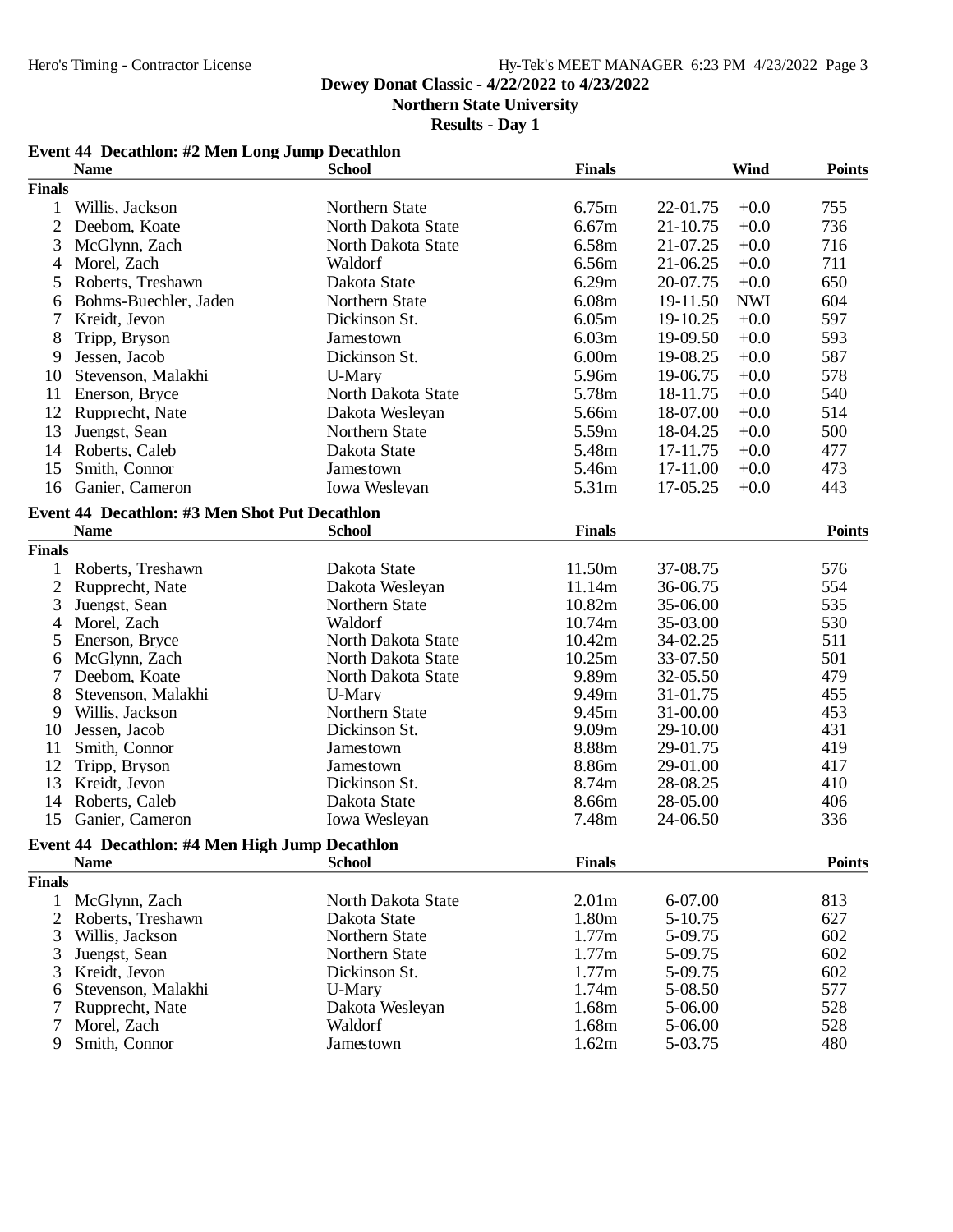**Dewey Donat Classic - 4/22/2022 to 4/23/2022**

**Northern State University**

**Results - Day 1**

|                                     |                                                     | Finals  (Event 44 Decathlon: #4 Men High Jump Decathlon) |               |                  |                                           |               |
|-------------------------------------|-----------------------------------------------------|----------------------------------------------------------|---------------|------------------|-------------------------------------------|---------------|
|                                     | <b>Name</b>                                         | <b>School</b>                                            | <b>Finals</b> |                  |                                           | <b>Points</b> |
| 9                                   | Ganier, Cameron                                     | Iowa Wesleyan                                            | 1.62m         | 5-03.75          |                                           | 480           |
| 9                                   | Tripp, Bryson                                       | Jamestown                                                | 1.62m         | 5-03.75          |                                           | 480           |
| 9                                   | Deebom, Koate                                       | North Dakota State                                       | 1.62m         | 5-03.75          |                                           | 480           |
| 13                                  | Jessen, Jacob                                       | Dickinson St.                                            | 1.59m         | 5-02.50          |                                           | 457           |
| 14                                  | Roberts, Caleb                                      | Dakota State                                             | 1.50m         | $4 - 11.00$      |                                           | 389           |
| $\hspace{0.05cm}---\hspace{0.05cm}$ | Enerson, Bryce                                      | North Dakota State                                       | <b>NH</b>     |                  |                                           |               |
|                                     | Event 44 Decathlon: #5 Men 400 Meter Dash Decathlon |                                                          |               |                  |                                           |               |
|                                     | <b>Name</b>                                         | <b>School</b>                                            |               | <b>Finals</b>    | H#                                        | <b>Points</b> |
| <b>Finals</b>                       |                                                     |                                                          |               |                  |                                           |               |
| 1                                   | Jessen, Jacob                                       | Dickinson St.                                            |               | 52.05            | $\overline{c}$                            | 723           |
| 2                                   | Rupprecht, Nate                                     | Dakota Wesleyan                                          |               | 53.04            | $\overline{c}$                            | 680           |
| 3                                   | Deebom, Koate                                       | North Dakota State                                       |               | 53.57            | $\overline{c}$                            | 657           |
| 4                                   | Willis, Jackson                                     | Northern State                                           |               | 53.74            | 1                                         | 650           |
| 5                                   | Morel, Zach                                         | Waldorf                                                  |               | 54.08<br>54.46   | 1                                         | 636<br>621    |
| 6                                   | Roberts, Treshawn                                   | Dakota State                                             |               | 54.88            | 1                                         | 604           |
| 7<br>8                              | Tripp, Bryson<br>Roberts, Caleb                     | Jamestown<br>Dakota State                                |               | 55.06            | $\overline{\mathbf{c}}$<br>$\overline{c}$ | 596           |
| 9                                   | Ganier, Cameron                                     | Iowa Wesleyan                                            |               | 55.56            | $\overline{c}$                            | 577           |
| 10                                  | Juengst, Sean                                       | Northern State                                           |               | 56.45            | $\mathbf{1}$                              | 542           |
| 11                                  | Enerson, Bryce                                      | North Dakota State                                       |               | 57.00            | $\overline{2}$                            | 521           |
| 12                                  | Smith, Connor                                       | Jamestown                                                | 57.10         |                  | 1                                         | 517           |
| 13                                  | McGlynn, Zach                                       | North Dakota State                                       | 57.40         |                  | 1                                         | 506           |
| 14                                  | Stevenson, Malakhi                                  | U-Mary                                                   | 58.16         |                  | 2                                         | 478           |
|                                     | 15 Kreidt, Jevon                                    | Dickinson St.                                            | 58.47         |                  | 1                                         | 467           |
|                                     | <b>Event 27 Men Hammer Throw</b>                    |                                                          |               |                  |                                           |               |
|                                     | <b>Name</b>                                         | <b>School</b>                                            | <b>Finals</b> |                  | H#                                        | <b>Points</b> |
| <b>Finals</b>                       |                                                     |                                                          |               |                  |                                           |               |
| 1                                   | Berg, Tanner                                        | Northern State                                           | 68.67m        | 225-03           | $\overline{c}$                            |               |
| 2                                   | Tordsen, Conner                                     | Dakota State                                             | 59.37m        | 194-09           | $\overline{c}$                            |               |
| 3                                   | Olson, Nick                                         | Northern State                                           | 49.24m        | 161-06           |                                           |               |
| 4                                   | Co, Zachary                                         | Valley City State                                        | 49.18m        | 161-04           | $\frac{2}{2}$                             |               |
| 5                                   | Zanotto, Christopher                                | Dakota Wesleyan                                          | 47.51m        | $155 - 10$       |                                           |               |
| 6                                   | Joachim, Jacob                                      | Dakota State                                             | 46.99m        | 154-02           | $\overline{c}$                            |               |
|                                     | Brantley III, Galen                                 | Dickinson St.                                            | 44.13m        | 144-09           | $\mathbf{1}$                              |               |
| 8                                   | Anderson, McCaden                                   | Northern State                                           | 43.73m        | 143-06           |                                           |               |
| 9                                   | Haugen, Zachary                                     | Dakota State                                             | 41.44m        | 135-11           | $\overline{c}$                            |               |
|                                     | 10 Zastera, Jackson                                 | Dakota State                                             | 40.98m        | 134-05           | $\overline{2}$                            |               |
| 11                                  | Ramos, Victor                                       | Jamestown                                                | 39.63m        | 130-00           | $\mathbf{2}$                              |               |
| 12                                  | Morales, Jorden                                     | Jamestown                                                | 38.66m        | $126 - 10$       |                                           |               |
| 13                                  | Barnett, Ethan                                      | Northern State                                           | 38.41m        | 126-00           |                                           |               |
| 14                                  | McClain, James                                      | Dakota State                                             | 38.21m        | 125-04           | 1                                         |               |
| 15                                  | Sedivec, Dawson                                     | Jamestown                                                | 37.34m        | 122-06           | $\overline{c}$                            |               |
| 16                                  | Sather, Sam                                         | Northern State                                           | 36.35m        | 119-03           |                                           |               |
| 17                                  | Lunde, Houston                                      | Dakota State                                             | 35.07m        | 115-01           |                                           |               |
| 18                                  |                                                     | Northern State                                           | 34.59m        |                  |                                           |               |
| 19                                  | Bauman, Brady<br>Woodruff, Nathan                   | Dickinson St.                                            | 34.21m        | 113-06<br>112-03 |                                           |               |
| 20                                  | Lauer, Brandon                                      | Northern State                                           | 31.32m        | 102-09           | 2                                         |               |
|                                     |                                                     |                                                          |               | 98-07            | 1                                         |               |
|                                     | 21 Herman, Nikolas                                  | Jamestown                                                | 30.05m        |                  | 1                                         |               |